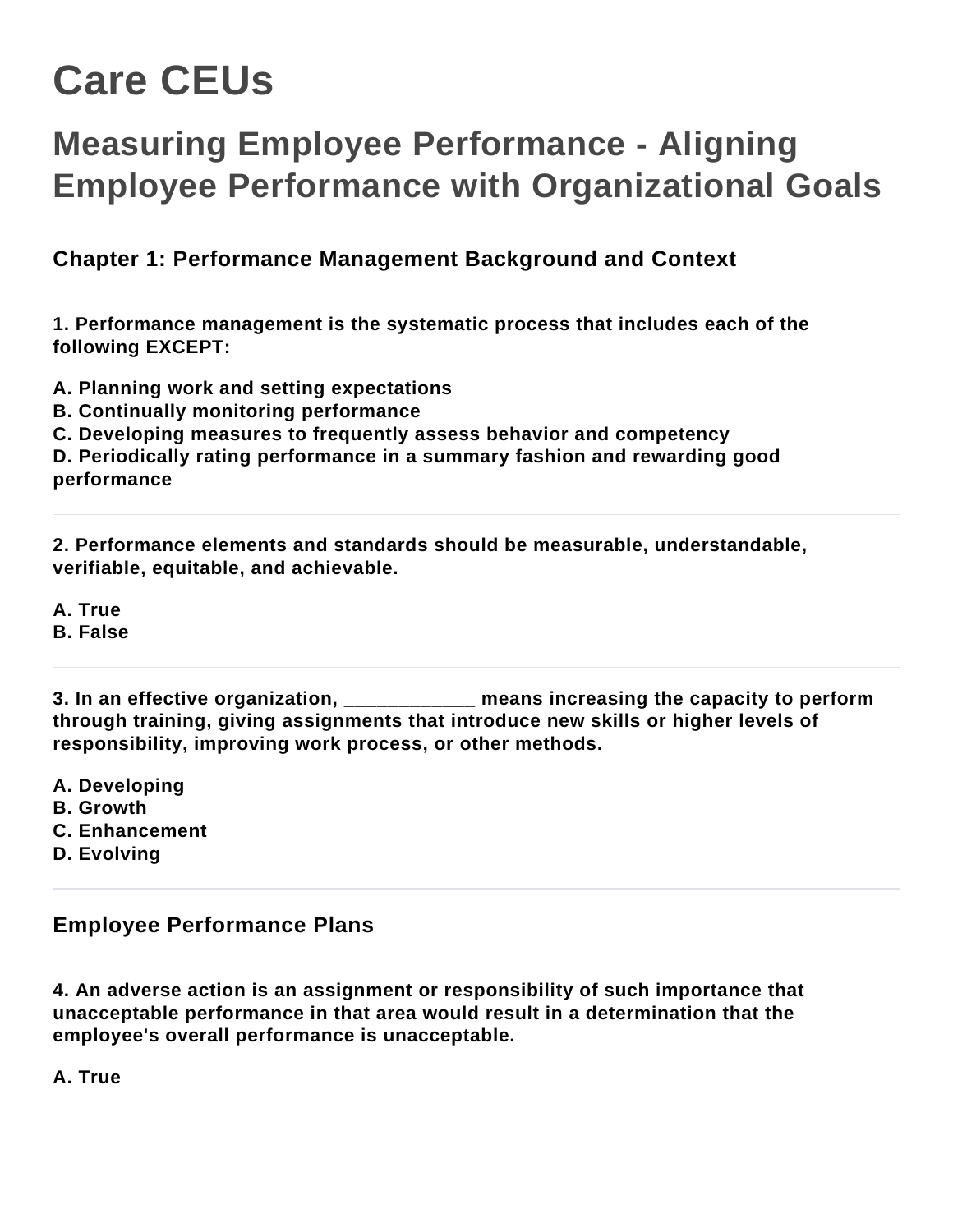### **Additional Performance Elements**

**5. The essential difference between a non-critical element and an additional performance element is that non-critical elements do not affect the summary level.**

**A. True B. False**

#### **Chapter 2: Distinguishing Activities from Accomplishments**

**6. Accomplishments can be measured at the employee level and at the work level and can be included in employee performance plans and in the appraisal process.**

**A. True B. False**

#### **Using Balanced Measures**

**7. Traditionally many agencies have measured their organizational performance by focusing on internal or process performance, while private sector businesses usually focus on customer satisfaction as their bottom line.**

**A. True B. False**

#### **Categories of Work**

**8. Cooperating with others falls under which category of work?**

- **A. Communication**
- **B. Teamwork**
- **C. Comparative**
- **D. Employee service**

**Chapter 3: Developing Employee Performance Plans**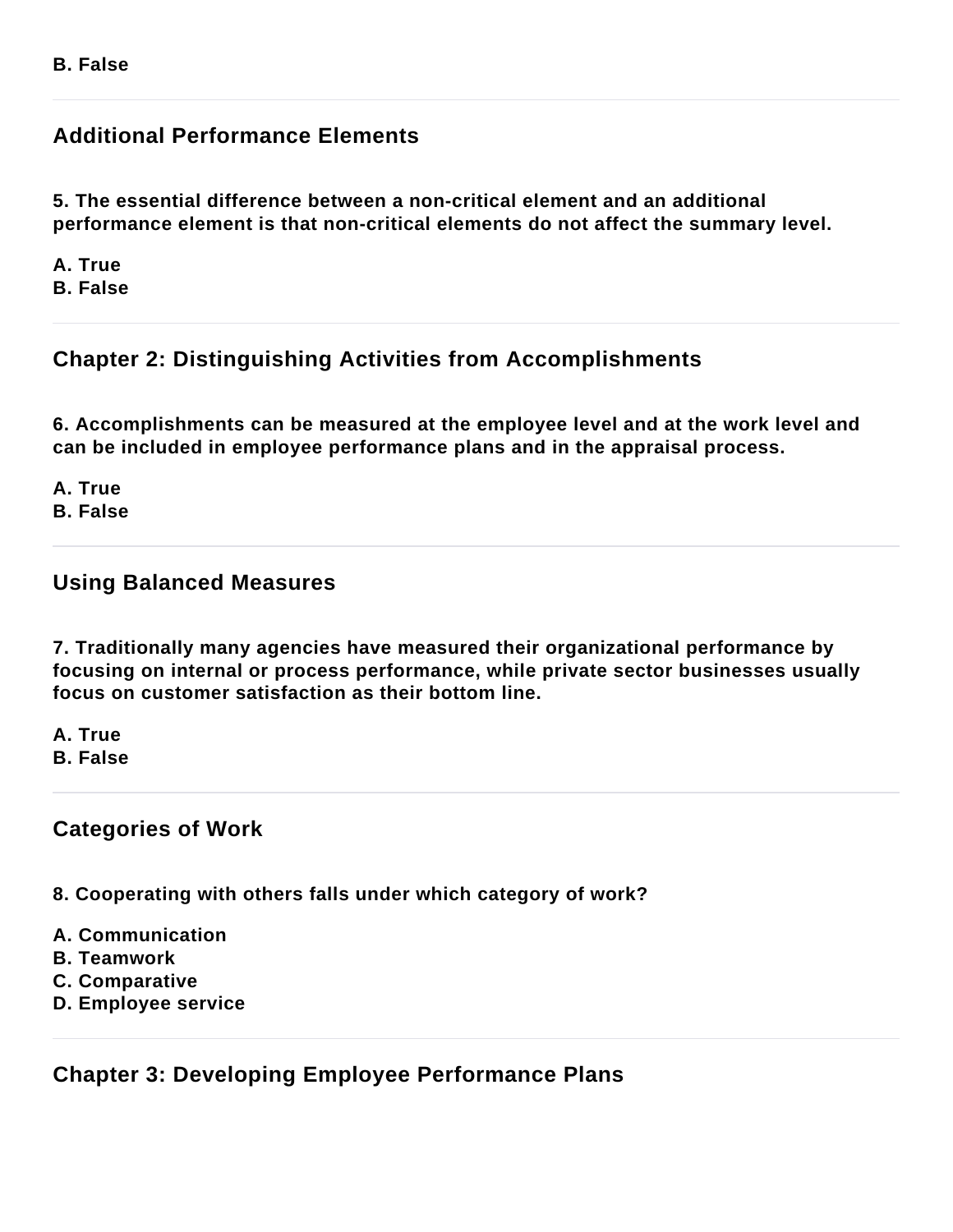**9. Although performance plans must reflect the type of work described in the employee's position description, the performance plan does not have to mirror it.**

**A. True B. False**

**10. By developing a performance plan that links accomplishments to organizational goals, the organization can take the opportunity to use the appraisal process to communicate its goals to its employees and to:**

- **A. Measure effectiveness of activities**
- **B. Evaluate strategies and objectives**
- **C. Align employee efforts with it goals**
- **D. None of the above**

#### **Step 1: Look at the Overall Picture**

**11. The Government Performance and Results Act of 1993 (GPRA) requires all agencies to develop a strategic plan that includes performance goals that are:**

- **A. Objective**
- **B. Quantifiable**
- **C. Measurable**
- **D. All of the above**

**12. General outcome goals found in an organization's strategic plan are generally more specific and more output-oriented than performance plan goals.**

**A. True B. False**

#### **Method A**

**13. The goal cascading method is used for agencies with clear organizational goals and objectives and will answer each of the following questions EXCEPT:**

- **A. How do customer expectations impact goals and objectives?**
- **B. What are the agency's specific goals and objectives?**
- **C. Which agency goals can the work unit affect?**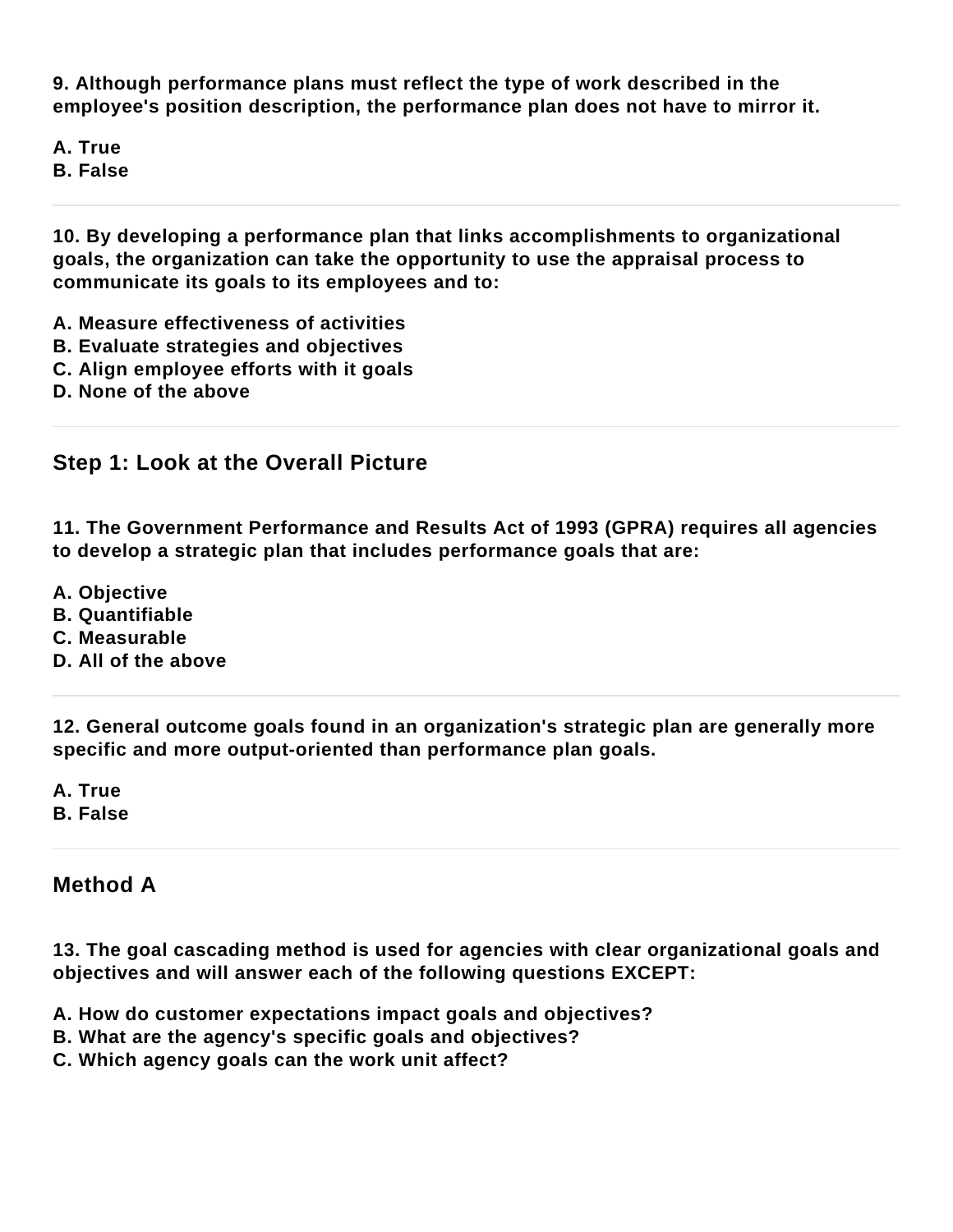**D. What product or service does does the work unit produce or provide to help the agency reach its goals?**

#### **Method C**

**14. The work flow charting method creates a flow chart that begins with the first step of the work process, maps out each successive step, and ends with the final product or service.**

**A. True B. False**

**Step 3: Determine Individual Accomplishments That Support Work Unit Goals**

**15. A \_\_\_\_\_\_\_\_\_\_\_\_\_\_ matrix should be used to identify the results each work unit member must produce to support the unit's accomplishments.**

**A. Performance-outcome**

- **B. Goal-achievement**
- **C. Presentation-objective**
- **D. Role-results**

#### **Step 4: Convert Expected Accomplishments Into Performance Elements**

**16. All employees must have at least 2-3 critical elements in their performance plan that will address individual performance only.**

**A. True B. False**

#### **Step 5: Determine Work Unit and Individual Measures**

**17. The four general measures normally used for measuring work unit and employee performance are quality, quantity, cost-effectiveness and:**

- **A. Overall results**
- **B. Timeliness**
- **C. Customer satisfaction**